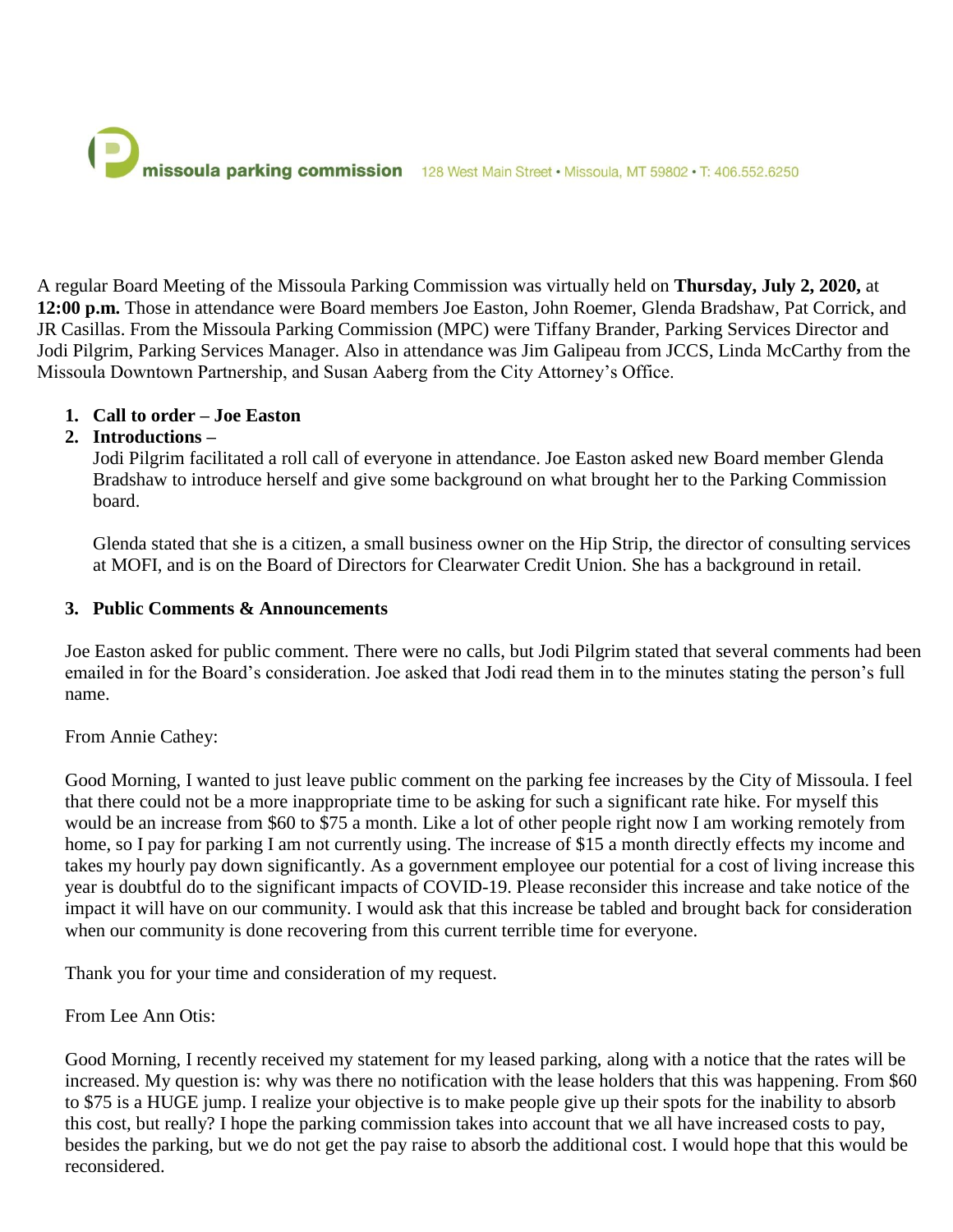## From Brett Weber:

Very disappointed. Highest rates in the state. Charging a premium price for substandard facilities. I park in riverside for last 5 years. Never seen any weeding or sweeping of the curb areas. The underground bank lot leaks and any vehicle parking there gets as wet as if parking outside. Only seen this area swept once. Currently pretty dirty. Appears to be waiting list for all parking which to me equates to 100% occupancy. Where are you spending our parking fees? Certainly not on upkeep. Sent from my iPhone.

## From David Bell:

Dear Members of the Missoula Parking Commission, As the former and current owners of the Historic Florence building downtown, we took great interest in your June notice to lease holders regarding the proposed parking rate increase. First, we applaud your decision to postpone the increase, originally planned for July of this year, given this unprecedented time of uncertainty. Increasing parking rates at this time, or frankly any time over the foreseeable future, would be a terrible idea. Commercial property owners with parking dependencies, especially n downtown Missoula, are already under tremendous pressure as tenants struggle to pay rent and the "work from home" phenomenon raises uncertainty about lease (and by extension, parking) demand on the horizon. Additionally, most employers do not fully subsidize parking for their employees so this increase is, effectively, a tax increase on downtown Missoula workers. Further, on any given day significant numbers of existing leased spaces are vacant when downtown workers are absent due to illnesses, vacations, etc. These absences are often known well in advance. Other municipalities around the country have invested in tools to bring efficiencies and revenue to vacant space utilization. When leased spaces are empty it frustrates potential customers who would patronize downtown businesses and deprives the City from the opportunity to "double dip", earning daily parking revenue from vacant leased spaces. These tools are widely available. Increasing parking rates on the back of Missoulians and Missoula businesses before obvious efficiencies are utilized seems unwise. We encourage the Commission to capture untapped value that is in front of us before adding additional expense burdens and increased risk on the people of Missoula who park downtown.

# From Tom Severson:

Dear Members of the Missoula Parking Commission, as the primary owners and tenant of the First Interstate Bank Building at 101 E Front Street in downtown Missoula, we are pleased to see you chose to postpone this increase given these unprecedented times. But further, any increase during and following this time of uncertainty is not good for downtown employees of businesses. Many downtown employees are not fully reimbursed for parking expense, so this is an additional cost, or penalty, for working downtown. Additionally, in lieu of increased rates, the Parking Commission should capitalize on earning revenue on the 10% or so of already leased spots that always sit empty. That was something Rod Austin had always talked about doing, I'm just not aware it ever moved forward. Certainly a way of taking the burden off of downtown workers and shifting it to downtown retail patrons in search of a place to park, and willing to pay. Thank you for your consideration.

# From Sue Stanley:

Hello, I just wanted to comment on my thoughts about the planned rate hike for parking, and I will not be able to attend the Zoom meeting for today. I see the proposed hike for me (Woody Lot) is moving from \$60 to \$75, a very substantial hike. I work for Missoula County Attorney Office, and have been working remotely from Condon Montana since March 17<sup>th</sup>; given the current COVID situation and the fact that I and my husband are considered high risk, I am told by my supervising attorney that I may not be back in the office until after the end of the calendar year.

I spoke with your office in the beginning of the COVID closures to see if I could at least continue to pay for my spot and let someone who is working use it. I was told no. I am over 65, suffered a major broken ankle several years ago, and need to be able to have a close and safe accessibility to parking. Recently, my bargaining unit for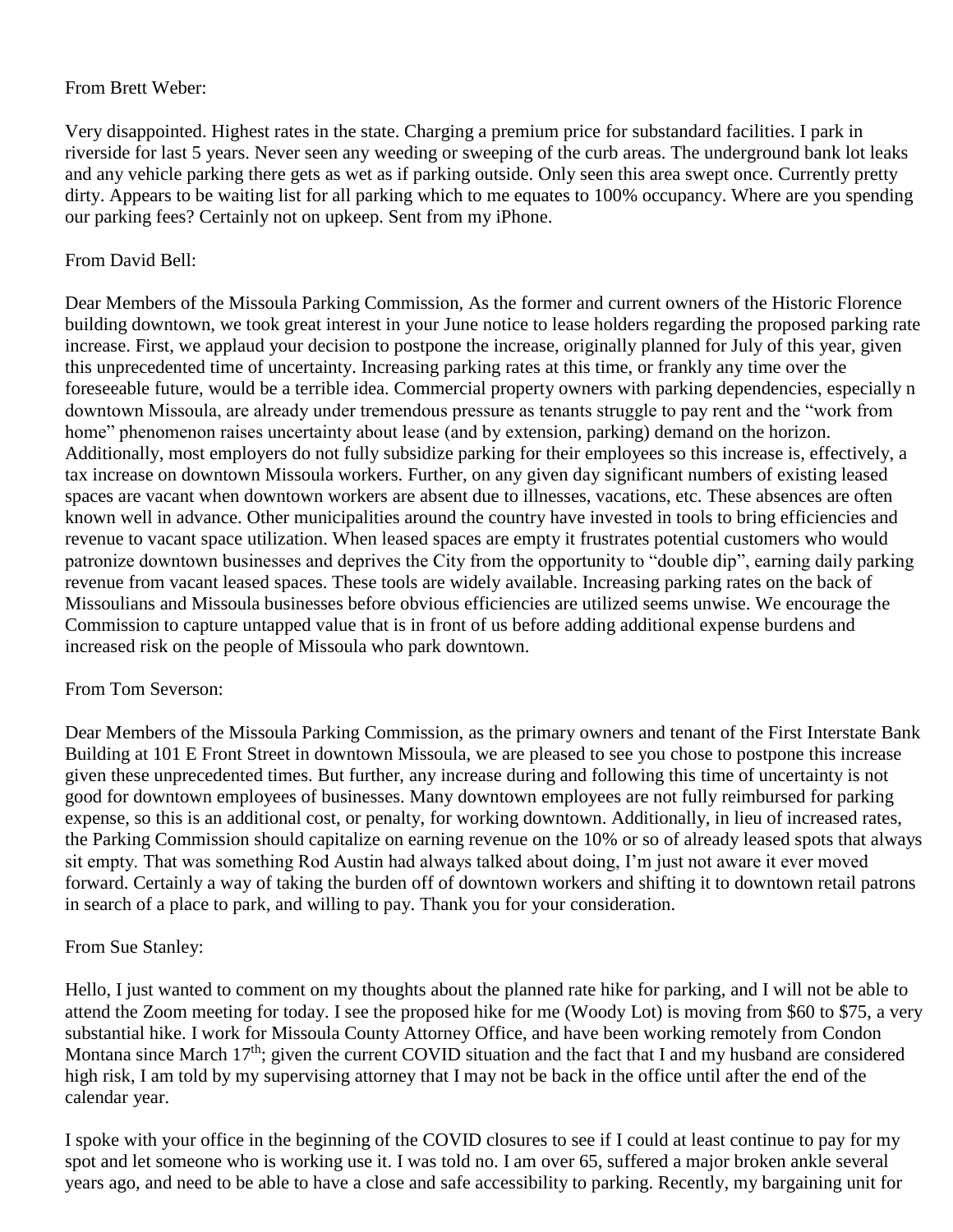Missoula additionally absorb a very large increase for a parking spot that we nor anyone else seems able to use. What does seem reasonable is to practice good faith for employees who only want to return to their jobs as normal, and postpone this increase until next year.

Thank you for the job that you do. Would it be possible for this comment to reach the Board of Directors?

Tiffany Brander had a summary of a conversation with a lease holder that had contacted her directly by phone. She read it for the Board.

From Sandra Morris:

She was unable to attend the virtual meeting due to her work schedule. She would like the Board to know that she parks in the Woody Lot and she feels that the \$15/month increase is excessive. She feels the \$15 jump to catch Woody Lot up to similar lots in the Downtown core is unfair and shouldn't be such a large amount. Instead of increasing leases, she feels we should increase the fine amount for people parking in the leased areas without a permit.

Joe noted that Board responses to the comments would be a part of the Action Items discussion.

# **4. Adjustment(s) to the Agenda – None**

# **5. Approval of Minutes**

- a. Board Meeting held May 18, 2020. John Roemer motioned to approve the minutes. JR Casillas seconded this motion. The Minutes from May 18, 2020 were unanimously approved.
- **6. Communications and Presentations – None**

# **7. Financial Statement – Jim Galipeau**

Jim explained that on a monthly basis, JCCS presents a financial statement. They put together a full set of financials and then a Dashboard, which is an abbreviated version of the full set. Total assets were \$22,927,000.00. Liabilities don't really show accounts payable on a monthly basis, but there is accrued interest, the contract with the City, accrued compensation, and accrued merchant fees. Accrued merchant fees is a set number and it is trued up with the City at the end of the year. Cash and investments on the balance sheet tries to show what is actually available to the Parking Commission. Net cash available was a little over \$1,000,000.00. We are coming in to this month with low revenues - we do have a little meter revenue and we have our regular lease revenue. Total revenue for the month was \$94,000.00. Expenses are meter and administrative as well as personnel expenses. There were three payrolls in May, so the personnel expense is higher. Total expenses for May was \$130,000.00. Net income from operations was a loss of \$37,000.00. Overall net income was a loss of \$119,000.00.

Year to date, net operational income was a little over \$1,000,000.00. Bottom line net income for the year was about \$121,000.00.

Jim reviewed the graphical representations from the dashboard, then asked if there were any questions. There were no questions for Jim at this time.

# **8. Director's Report – Tiffany Brander**

Tiffany gave a staff update. We are back in the office with one admin in the office on alternating days Tuesday through Friday. The office is too small to be open to the public, so we are serving on appointment basis only for the foreseeable future. On July 13<sup>th</sup>, we will have the office fully staffed Monday – Friday from 8:00am – 5:00pm.

# **9. Action Items**

**a. FY21 MPC Budget**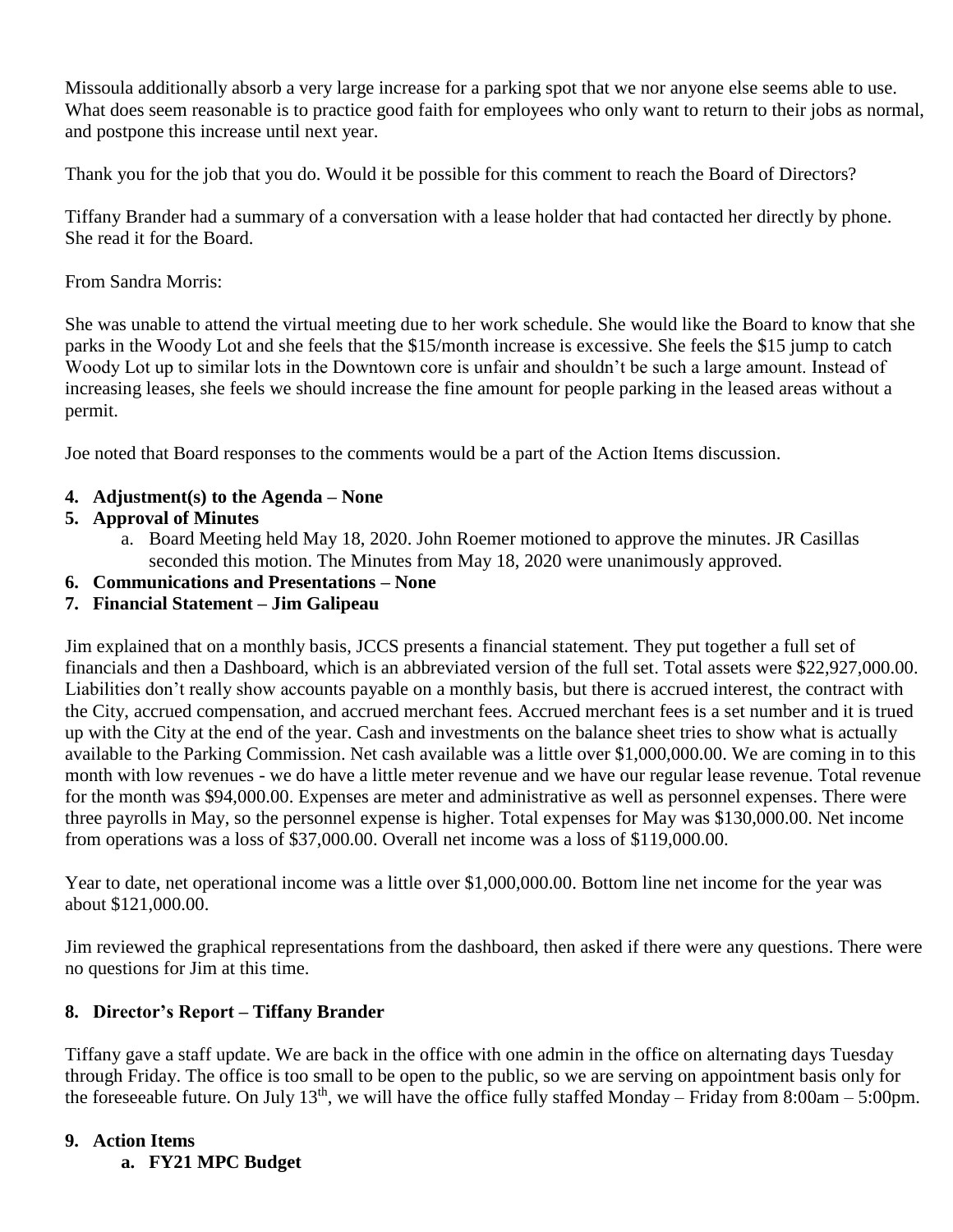Joe Easton explained that last meeting he and Pat Corrick had asked for some budget scenarios from Tiffany. For our bond covenants, according to Dorsey Whitney, we have a 135% annual principle and interest requirement. Some of these scenarios should bring us close to that floor.

Tiffany Brander stated that it will be imperative going forward that the board has in depth monthly and quarterly reviews because our revenue stream is up in the air. Tiffany explained that the Board packet included the Parking Commission Departmental Budget. The first section is Personnel Expenses. Tiffany is not requesting any new staff for FY21 and pointed out that there will likely be some salary savings due to the retirement of an enforcement officer. We will not be able to fill that position right away. We also have an Administrative Assistant 1 position that is vacant that we will not be filling. Purchased Services has the most significant reductions. We likely will not be utilizing funds for a parking consultant or the accredited parking organization. The maintenance reserve allowed Tiffany to make a significant reduction of \$83,000.00.

Glenda Bradshaw asked Tiffany what is included in the Other Purchased Services item line. Tiffany answered the City of Missoula Contract which is the fee that MPC pays to the City of Missoula for services. Joe Easton asked Tiffany to describe what services MPC receives from the city. Tiffany answered City Attorney's Office, financial services, IT, engineering, etc. There is not a breakdown of the specific services we receive. Glenda asked if the budgeted amount is based on revenue. Tiffany does not have an answer at this time and will look into this breakdown further.

The Grants and Contributions fund has \$39,300.00 that has not been allocated to anything in FY20 or FY21. A \$48,000.00 contingency is included in the budget and Tiffany does not believe there is a reason for it. The final reduction is for Machinery and Equipment. This leaves a proposed ending fund balance of \$31,000.00. \$900,000.00 is estimated for charges for services. The estimate shown for parking lease revenue projection is \$1,118,000.00 if the rate increase is postponed indefinitely. Parking ticket revenue is historically no more than \$220,000.00.

MPC is required to establish and maintain rates, fees, charges, and rental facilities that produce net revenue no less than 135% - this is 1.35 debt coverage. Cash balance does not matter for bond coverage. Based on this information, if we were to default, we would need to retain a parking consultant to prepare a report on how we have carried out our bond requirements. We would have to provide notice to the Municipal Securities rulemaking board within ten business days of becoming aware of possible noncompliance.

The original FY21 budget with the above listed adjustments, and with lease rate increases in effect October 1, 2020 provides a debt coverage of 1.97.

Scenario #1 includes lease rate increases effective October 1, 2020, lowered meter and ticket revenue, and no changes to expenses. This would ensure a 1.54 debt coverage.

Scenario #2 does not include lease rate increases. It shows lowered meter and ticket revenue, and no changes to expenses. This would ensure 1.35 debt coverage.

Pat asked Tiffany if we have a force majeure clause in our loan documents. Tiffany answered that this was not specifically addressed. Pat would like a follow up on the inclusion of this clause.

Scenario #3 does not include lease rate increases. It includes a lower revenue for short-term garage parking, meters, and tickets. Grants and Contributions is reduced from \$120,000.00 to \$90,700.00. The reduced payments include Transportation Demand Management (TDM) and Business Improvement District (BID). TDM includes Mountain Line Zero Fare, Missoula in Motion (MIM), and Missoula Ravalli Transportation Management Association (MRTMA). These contributions make a direct impact on transportation demand and how it is managed. The BID contribution is specifically for the Downtown police officer salary. MPC pays a quarter of the police officer's salary.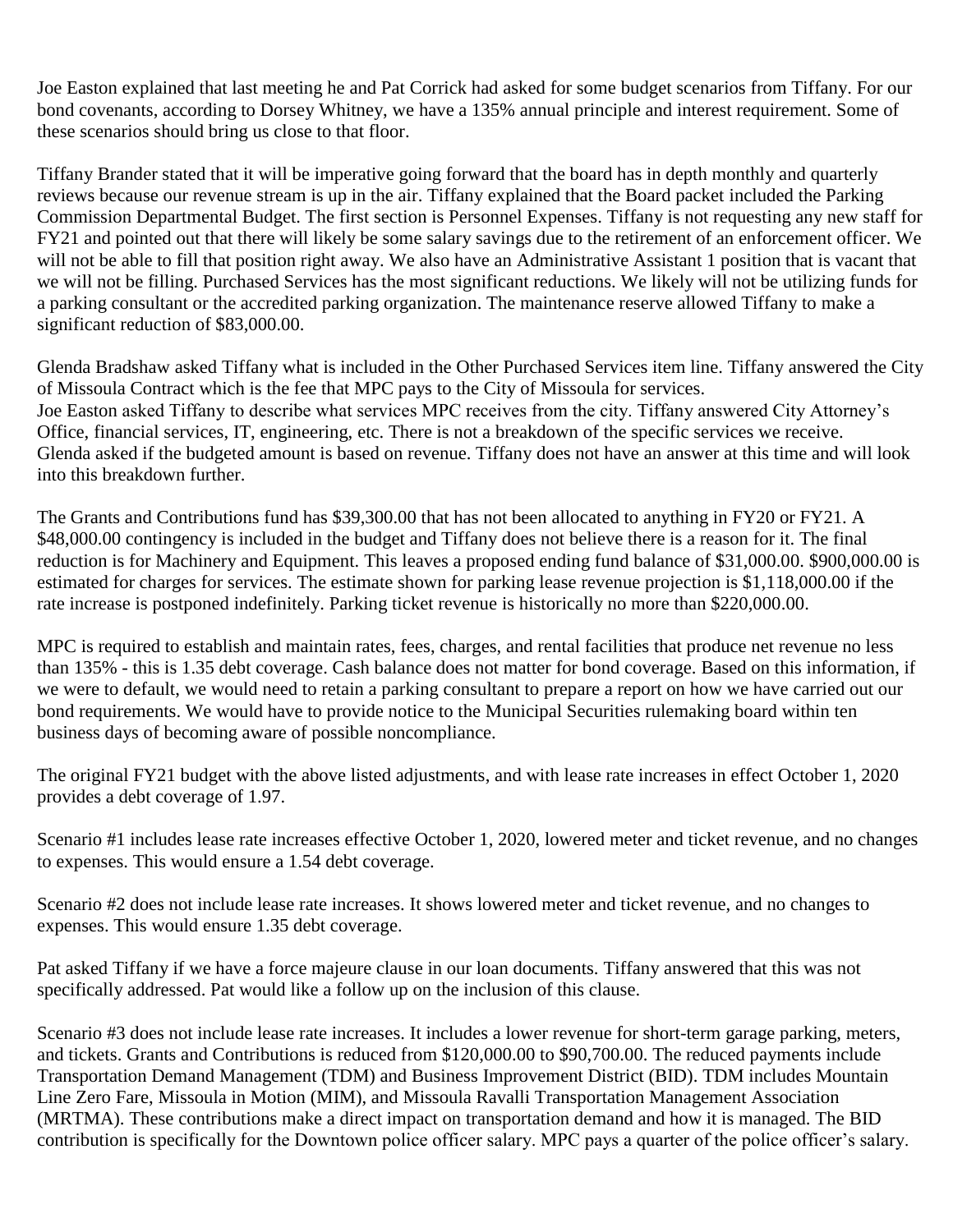Glenda asked if MPC is obligated to the payment to the BID for the police officer's salary. Tiffany answered, at this time, yes.

Glenda asked if the amount could be diverted towards other social services.

Tiffany answered that it is directly related to the Downtown police officer. City Administration stated that if MPC did not contribute to this payment towards the Downton police officer it is possible the position could be eliminated. Glenda asked for other board member's feedback on diverting funds to other social services or organizations. Joe explained the board can further discuss individual scenarios after the overview of budget scenarios.

Tiffany continued with Scenario #3, which ensures debt coverage at 1.35.

Scenario #4 does not include lease rate increases. It includes a lower revenue for short-term garage parking, meters, and tickets. This scenario includes grants and contributions that are only directly related to MPC's mission. This ensures debt coverage at 1.43.

All scenarios ensure debt coverage is met.

Joe asked for board input.

Pat's initial thought is to take a more conservation scenario like 2, 3, or 4. Pat thinks Scenario #1 is optimistic. John is considering Scenario #2 or #3 and thinks a 1.35 minimum debt coverage would be satisfactory, but would like to see something higher. John would like to consider the partnerships MPC has created with the Missoula Downtown Association (MDA).

JR Casillas supports a conservative scenario that would produce a higher debt coverage.

Glenda agreed with John's previous statement and is leaning towards Scenario #3 or #4. Glenda agreed that the MDA should receive necessary funding. Glenda would support moving funds intended for the Downtown police officer to another entity.

Joe suggested the board come to a consensus about expenses. Joe stated that in his experience on the board Grants and Contributions are a difficult item line to budget because of requests that may not directly relate to MPC's mission. Joe supports providing funding towards programs that directly relate to reducing single occupancy vehicles and supporting sustainable transportation. Joe stated that while the BID police officer may offer services to parking garages, he questioned whether this amount is 25% of the officer's total work policing Downtown. Joe questioned that if the BID or police department is solely dependent on MPC's contribution how valuable the position to other Downtown entities is.

John explained that the use of the BID officer reduces loitering in parking garages and helps businesses maintain customers. John stated the board is in an unusual position because MPC has always done very well financially.

Tiffany commented that MPC receives a fast and safe response from the BID officer for occurrences in parking garages. The officer can assist individuals further to receive the help necessary.

Pat stated that the BID officer supports MPC's mission to provide parking to the Downtown. Pat supports funding a portion of the police officer's salary. Pat asked Tiffany for a summary of the contributions. Grants and Contributions include MRTMA for \$6,000.00. Based on our last communication with MRTMA about 50% of their rides go directly in MPC's jurisdiction. This directly serves the downtown community. In FY19 this equated to 9,400 rides saving 310,000 miles not travelled. First Night Pledge of \$3,000.00. Last year's ridership was down, and it is likely this year's contribution will be at a different level. Mountain Line Zero Fare contribution of \$35,200.00. Out to Lunch contribution of \$1,500.00 has been approved, but is not currently happening because of COVID-19. MIM CMAQ request for \$8,000.00 goes directly to their funding and programing. The total for TDM contributions is \$53,700.00. The BID officer contribution is \$32,000.00 and the MDA marketing campaign is \$30,000.00.

Glenda stated that it would be useful for downtown businesses to have a resource to contact for individuals in need that is not a police response. Glenda believes 24% of our grants and contributions is a large number and would support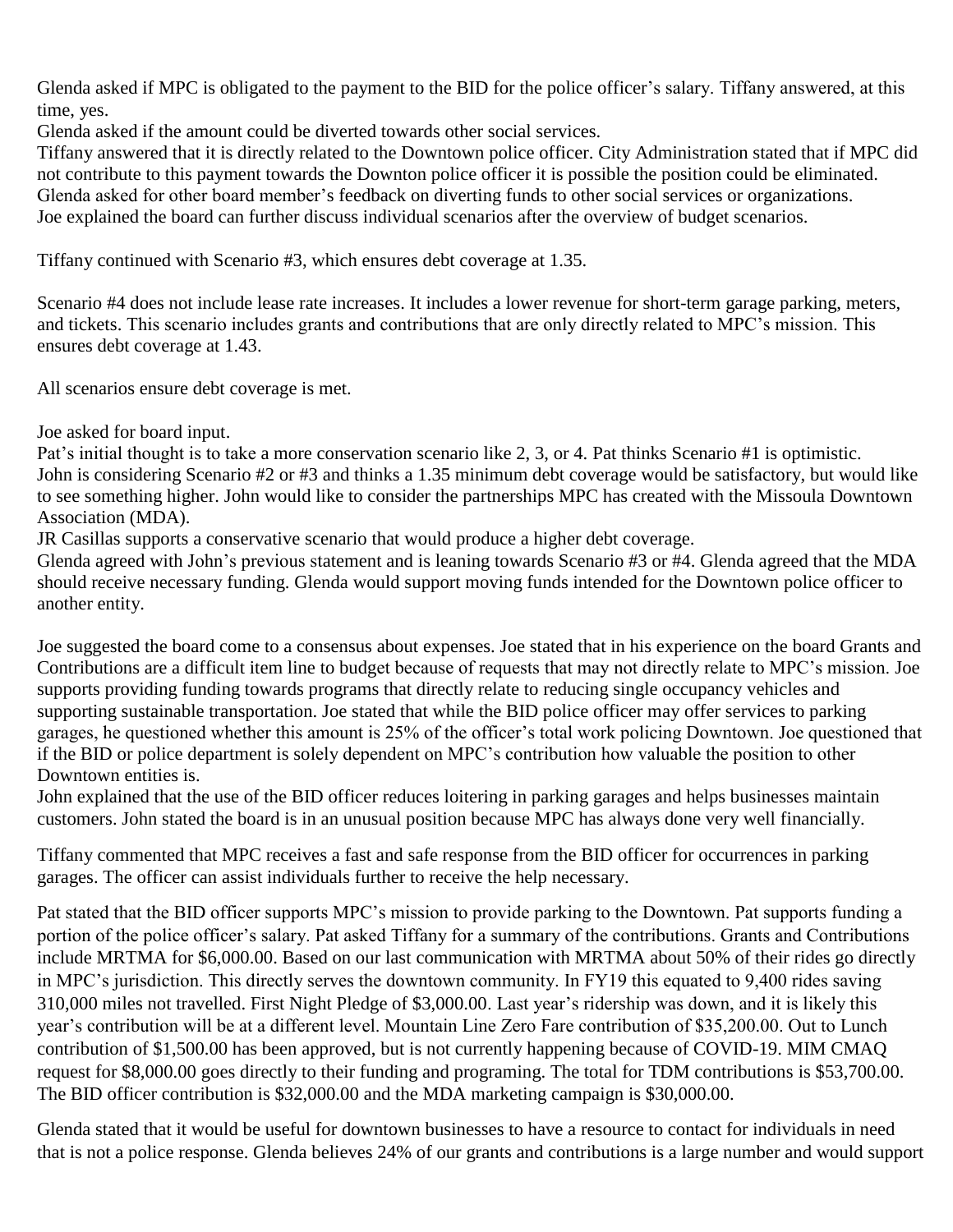some amount towards other social services. Glenda proposed contributing closer to 5%, which is about to \$6,000.00, to the BID officer. The other amount could be contributed to the Poverello Center or Missoula Housing Authority.

Joe would like to move towards a motion or determination about our expenses.

JR clarified that Scenario #2 and #3 includes the full amount for the BID officer.

Glenda motioned to accept Scenario #3 as proposed by Tiffany during the July 2 board meeting on the expense side tabling revenue side for further discussion. Glenda further motions on Grants and Contributions we leave \$90,700.00 in tact and redistribute all but 5% of the amount previously allocated for a police officer to be determined for social service agencies to perform similar activities on behalf of the downtown community that are currently being provided by the police officer.

Joe asked Glenda to split out the Grants and Contributions request from the approval of the scenario to hear other board members feedback.

Glenda approved the split.

Pat asked what other line items would be reduced. Joe answered that Glenda's motion requests that instead of \$32,000.00 towards the BID officer, \$4,500.00 is contributed and the remaining \$27,000.00 is left in the budget for other organizations.

Joe ruled the motion failed because of the lack of a second.

John thanked Glenda for the motion. He is concerned we are going to defund a project that someone else is counting on and has a proven track record.

JR agreed with Glenda's concept, but would like to have more concrete information about who would be providing the social services prior to voting and setting a money amount aside.

Pat proposed we adopt Scenario #2 with the caveat that we take a closer look at Grants and Contributions and have another conversation to address JR's concerns. Pat stated that if the board agrees to reduce funding to Grants and Contributions line item that would be fine, but taking a more conservative approach is important.

Tiffany explained that in Scenario #1 if the Administrative Assistant 1 position is not filled for FY21 it would be salary savings at a minimum of \$55,000.00. This allows for a coverage for 1.45 while still providing funding to TDM, BID, and MDA.

Pat motioned to adopt Scenario #2 with further considerations to the Grants and Contributions line item. Joe asked if the further consideration would be today or later in the year. Pat responded further considerations would be at the next board meeting.

Pat suggested Tiffany put a portion of the salary reduction in the Personnel Services expense line item.

John seconded the motion.

Joe understands the value in reducing the \$55,000.00 from Personnel Services, but would rather see the position funded. He would rather see the worst case scenario rather than see the position defunded or eliminated with no ability to replace it. The board could make a budget adjustment and fund it if necessary. Joe would like to support the BID officer because of the goals of the position and is compelled by the level of service the position provides to parking garages and structures. Joe is not sure of the mechanics of approving funding the position at \$32,000.00 and still consider diverting funds to other social service agencies.

Pat asked JR for thoughts on what he would like to review for the Grants and Contribution line item. JR responded he would like further information on the proposed providers of social services, such as their procedures and track records. JR agreed that it may be difficult to approve a funding amount today and make changes later.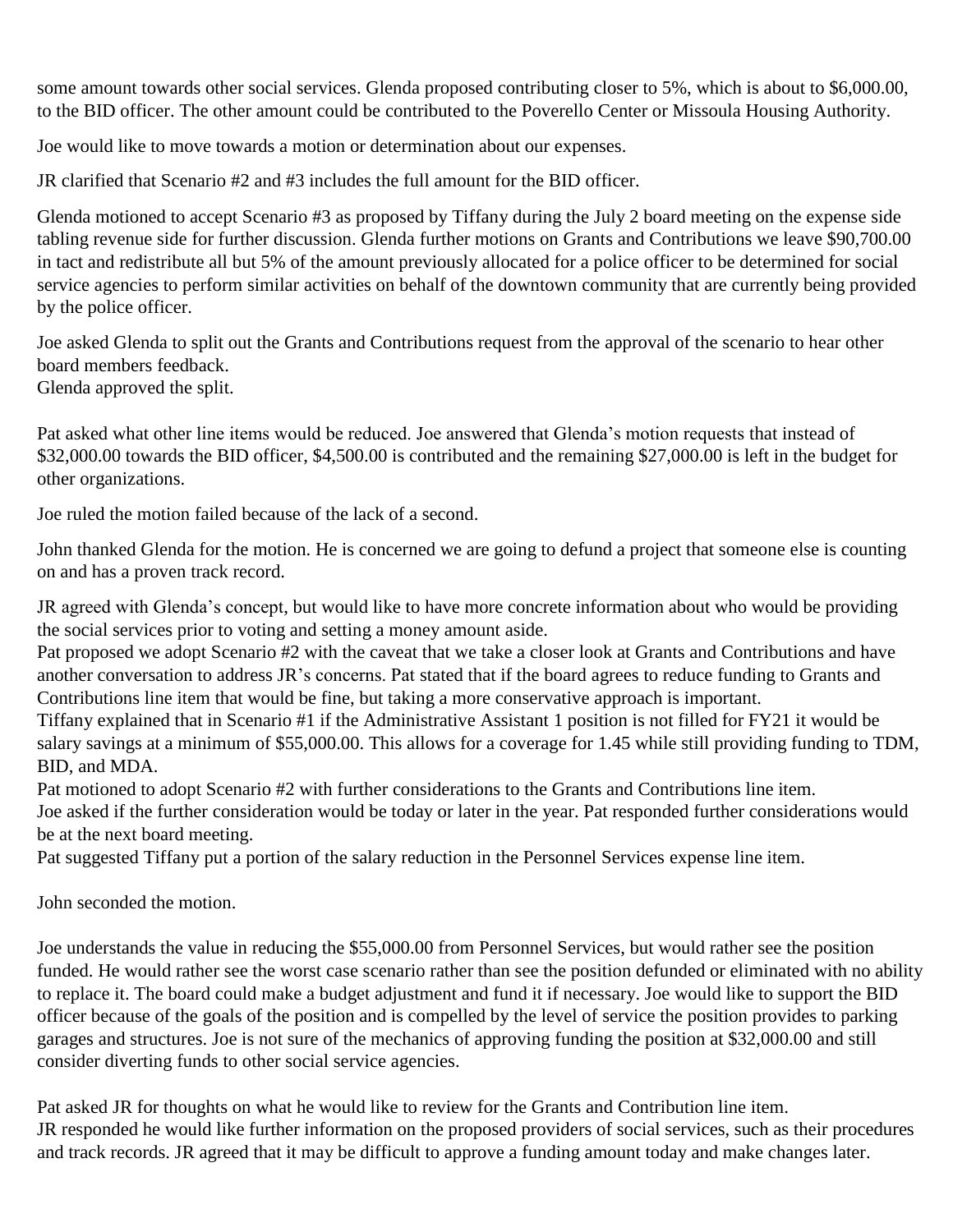Jim commented the board can approve a budget, but it does not have to be approved per line item. Adjustments can be made after the budget is approved.

Pat restated his motion. Pat motioned to adopt Scenario #2 with the \$780,000.00 personnel expense and \$120,000.00 Grants and Contributions line item expense.

Joe acknowledged the withdrawal of the previous motion.

John seconded the motion.

Joe asked for discussion on the expenses of Scenario #2. JR stated that Jim's information quelled some of his concerns.

Linda McCarthy, the Executive Director of the Downtown Missoula Partnership (DMP), provided commentary on funding the BID police officer. The BID police officer has been in place since 2009 and MPC has helped fund the position since. The officer bikes and walks the downtown and is a member of the Mayor's Downtown Advisory Commission that works on the ten year plan to end homelessness. The officer has specialized training and has recently utilized a social worker when responding to calls. Crime and loitering has been dramatically decreased since the position was established. The BID funds the Homeless Outreach Team (HOT). If MPC were to reduce contributions to the BID officer DMP would likely have to redirect HOT funds to cover the gap. Linda stated that the BID officer contract was renewed last spring. DMP has been working to add a second officer this fall to provide safety services Downtown seven days a week instead of four days.

A roll call vote was performed and the motion was unanimously approved.

# **b. FY21 Leased Parking Increase Deferment & Resolution 2020-06**

Joe explained the current decision for the board is to determine if the leased parking increases should be deferred for the first quarter of FY21 or no lease increases for FY21. Scenario #2 does not preclude us from incorporating the increase in October if that is the board's decision.

John stated that it was difficult to make the decision to increase lease rates knowing that there was over usage and high demand in for lease spaces. John would be inclined to defer increases until closer to January 1 or March 1.

Pat agreed with John that raising rates right now is not the appropriate time economically. Pat suggested a temporary oversell of leases and keep parking rates the same for the foreseeable further.

John asked Tiffany if she sees any concerns for temporary leases. Tiffany answered that we have started providing temporary leases with no end date for essential employees downtown. We are moving through our waitlist and there is some difficulty selling leases.

Pat asked for the current utilization of short-term parking. Tiffany answered it has been relatively low. Pat agreed that if there is not demand that we should indefinitely suspend lease rate increases until there is a more economical environment.

John motioned now, therefore, be it resolved that the Missoula Parking Commission hereby defers the adoption of the following parking permit and lease rates indefinitely.

Joe suggested the motion states defers the adoption of the following parking permit and lease rates for the 2021 Fiscal Year without using the word indefinitely.

John accepted this change.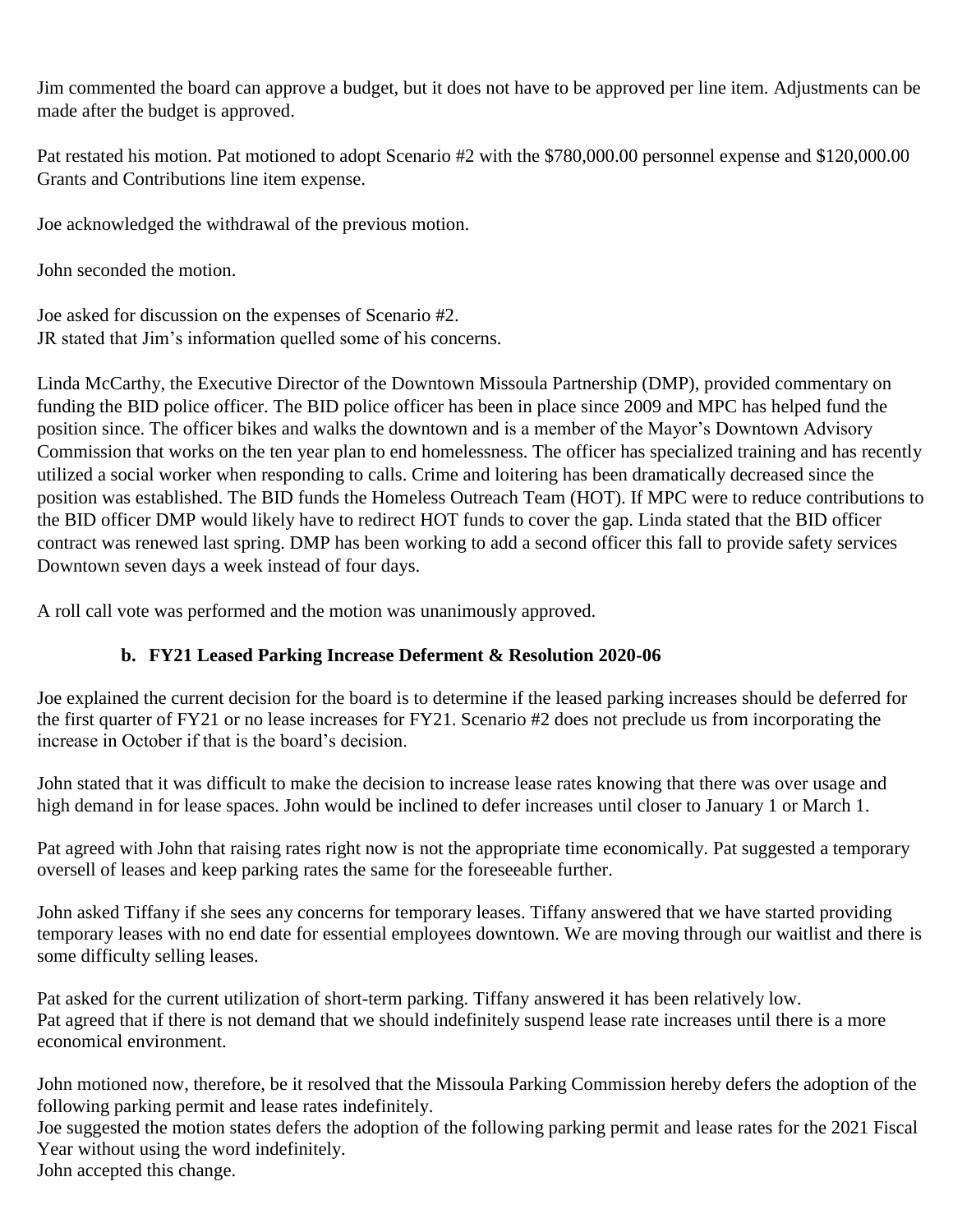JR seconded the motion.

Joe asked for comments. No comments were heard.

A roll call vote was performed and the motion was unanimously approved.

## **c. Missoula Ravalli Transportation Management Association CMAQ Match Funding Request - \$6,000.00**

Joe explained that \$6,000.00 is contributed to a local match in order to fund a larger federal grant.

JR motioned to approve the funding request from the Missoula Ravalli Transportation Management Association for FY20 in the amount of \$6,000.00

John seconded the motion.

Joe supports this request because MRTMA directly supports MPC's mission.

A roll call vote was performed and the motion was unanimously approved.

# **d. Video Surveillance Policy & Resolution 2020-05**

Tiffany provided further background information on how the policy was prepared. Susan Aaberg from the City Attorney's Office is on the call to answer questions. At the last meeting the installation and cost for video surveillance were approved. Cameras have now been installed. There was concern about the intention, use, and access to video footage. Tiffany worked with the City Attorney's Office regarding the policy's privacy aspects to provide a secure environment while avoiding unnecessary intrusions. The policy does not include anything applying to the video for non-surveillance purposes.

Joe believes there should be a balance between providing video surveillance for public protection and ensuring privacy to the public. Joe would like to make sure the policy states the video can only be accessed by the Parking Services Director (PSD) or Parking Services Manager (PSM). Joe believes V. 1. b. should be removed from the policy because it does not match information later in the policy regarding the police department cause to view the video. Joe asked Susan to provide further definition for reasonable expectation of privacy. Susan answered that once the person is out in the public they do not have a reasonable expectation of privacy whether they are sitting in a car or not. Joe asked Susan if V. 1. b. allows the police department to have all access to footage within an investigation. Susan answered that even if it is not in the policy the police could subpoena. Tiffany added that under V. there are two sections – Access and Use and Data and Access to the actual video. If there was an active event and the police asked for live footage this would be a reason to include this section in the policy. Tiffany does not see an issue with striking this language. For the police to obtain the footage it would be under Section 2 with a subpoena or through the Video Management Policy.

Tiffany stated that footage access is only available through the PSD's and PSM's computer. It is a dual control system.

Glenda would be more comfortable striking V.1.b. or replacing it with language regarding an active investigation. Glenda would like to add language that cameras are used to surveillance entries, exits, and any areas where cash is changed.

Pat and John agreed with the previous statements made.